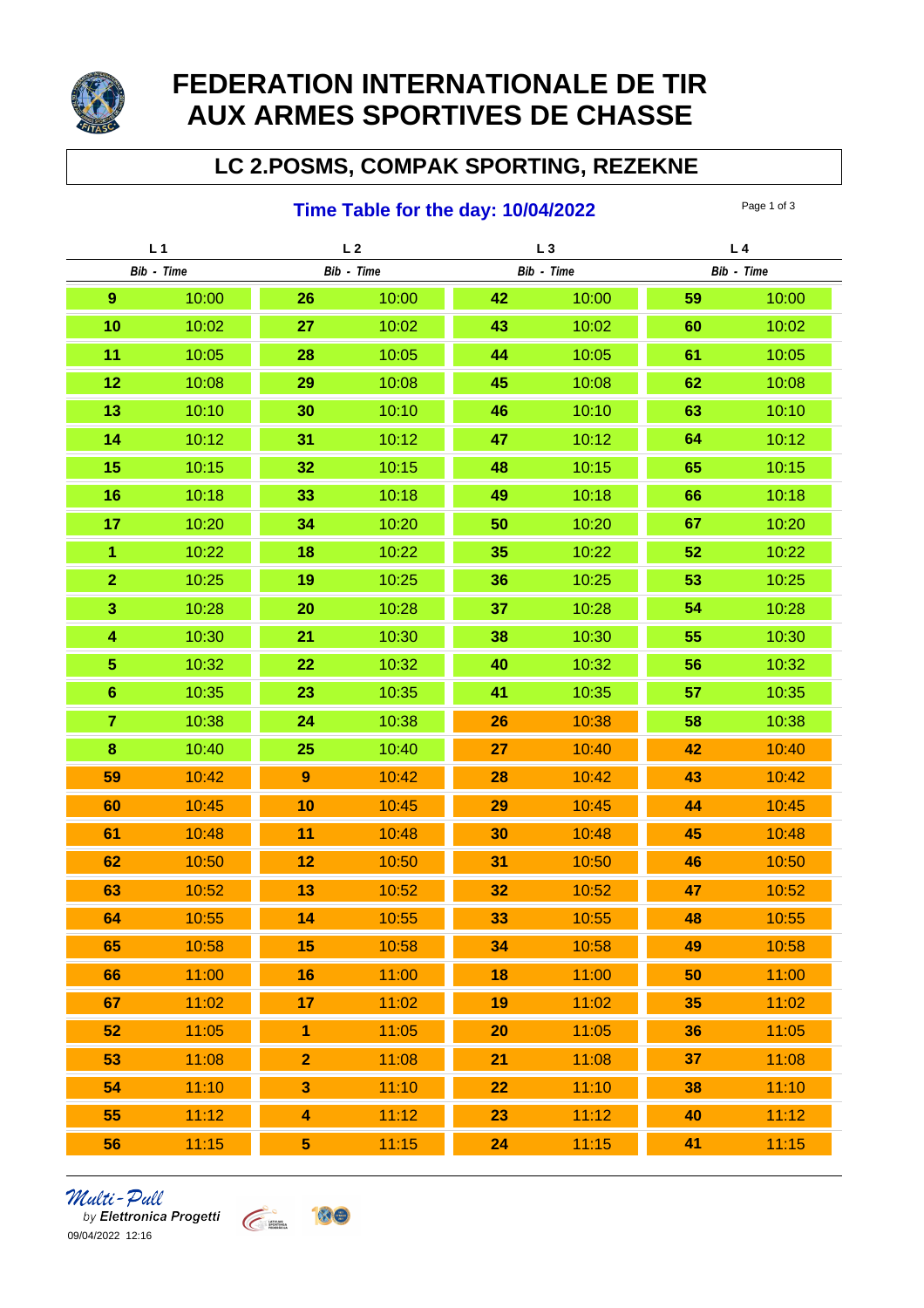## **Time Table for the day: 10/04/2022** Page 2 of 3

| L <sub>1</sub> |       | L <sub>2</sub>  |       | $L_3$                   |       | L <sub>4</sub>  |       |
|----------------|-------|-----------------|-------|-------------------------|-------|-----------------|-------|
| Bib - Time     |       | Bib - Time      |       | Bib - Time              |       | Bib - Time      |       |
| 57             | 11:18 | $6\phantom{1}6$ | 11:18 | 25                      | 11:18 | 26              | 12:15 |
| 58             | 11:20 | $\overline{7}$  | 11:20 | 9                       | 12:15 | 27              | 12:18 |
| 42             | 12:15 | 8               | 11:22 | 10                      | 12:18 | 28              | 12:20 |
| 43             | 12:18 | 59              | 12:15 | 11                      | 12:20 | 29              | 12:22 |
| 44             | 12:20 | 60              | 12:18 | 12                      | 12:22 | 30              | 12:25 |
| 45             | 12:22 | 61              | 12:20 | 13                      | 12:25 | 31              | 12:28 |
| 46             | 12:25 | 62              | 12:22 | 14                      | 12:28 | 32              | 12:30 |
| 47             | 12:28 | 63              | 12:25 | 15                      | 12:30 | 33              | 12:32 |
| 48             | 12:30 | 64              | 12:28 | 16                      | 12:32 | 34              | 12:35 |
| 49             | 12:32 | 65              | 12:30 | 17                      | 12:35 | 18              | 12:38 |
| 50             | 12:35 | 66              | 12:32 | $\mathbf{1}$            | 12:38 | 19              | 12:40 |
| 35             | 12:38 | 67              | 12:35 | 2 <sup>1</sup>          | 12:40 | 20              | 12:42 |
| 36             | 12:40 | 52              | 12:38 | $\mathbf{3}$            | 12:42 | 21              | 12:45 |
| 37             | 12:42 | 53              | 12:40 | $\overline{\mathbf{4}}$ | 12:45 | 22              | 12:48 |
| 38             | 12:45 | 54              | 12:42 | 5 <sup>5</sup>          | 12:48 | 23              | 12:50 |
| 40             | 12:48 | 55              | 12:45 | 6                       | 12:50 | 24              | 12:52 |
| 41             | 12:50 | 56              | 12:48 | $\overline{7}$          | 12:52 | 25              | 12:55 |
| 26             | 12:52 | 57              | 12:50 | 8                       | 12:55 | 9 <sup>°</sup>  | 12:58 |
| 27             | 12:55 | 58              | 12:52 | 59                      | 12:58 | 10              | 13:00 |
| 28             | 12:58 | 42              | 12:55 | 60                      | 13:00 | 11              | 13:02 |
| 29             | 13:00 | 43              | 12:58 | 61                      | 13:02 | 12 <sub>2</sub> | 13:05 |
| 30             | 13:02 | 44              | 13:00 | 62                      | 13:05 | 13              | 13:08 |
| 31             | 13:05 | 45              | 13:02 | 63                      | 13:08 | 14              | 13:10 |
| 32             | 13:08 | 46              | 13:05 | 64                      | 13:10 | 15              | 13:12 |
| 33             | 13:10 | 47              | 13:08 | 65                      | 13:12 | 16              | 13:15 |
| 34             | 13:12 | 48              | 13:10 | 66                      | 13:15 | 17              | 13:18 |
| 18             | 13:15 | 49              | 13:12 | 67                      | 13:18 | $\overline{1}$  | 13:20 |
| 19             | 13:18 | 50              | 13:15 | 52                      | 13:20 | $\overline{2}$  | 13:22 |
| 20             | 13:20 | 35 <sub>5</sub> | 13:18 | 53                      | 13:22 | $\mathbf{3}$    | 13:25 |
| 21             | 13:22 | 36              | 13:20 | 54                      | 13:25 | 4               | 13:28 |
| 22             | 13:25 | 37              | 13:22 | 55                      | 13:28 | 5 <sub>5</sub>  | 13:30 |
| 23             | 13:28 | 38              | 13:25 | 56                      | 13:30 | $6\phantom{a}$  | 13:32 |
| 24             | 13:30 | 40              | 13:28 | 57                      | 13:32 | $\overline{7}$  | 13:35 |
| 25             | 13:32 | 41              | 13:30 | 58                      | 13:35 | 8               | 13:38 |